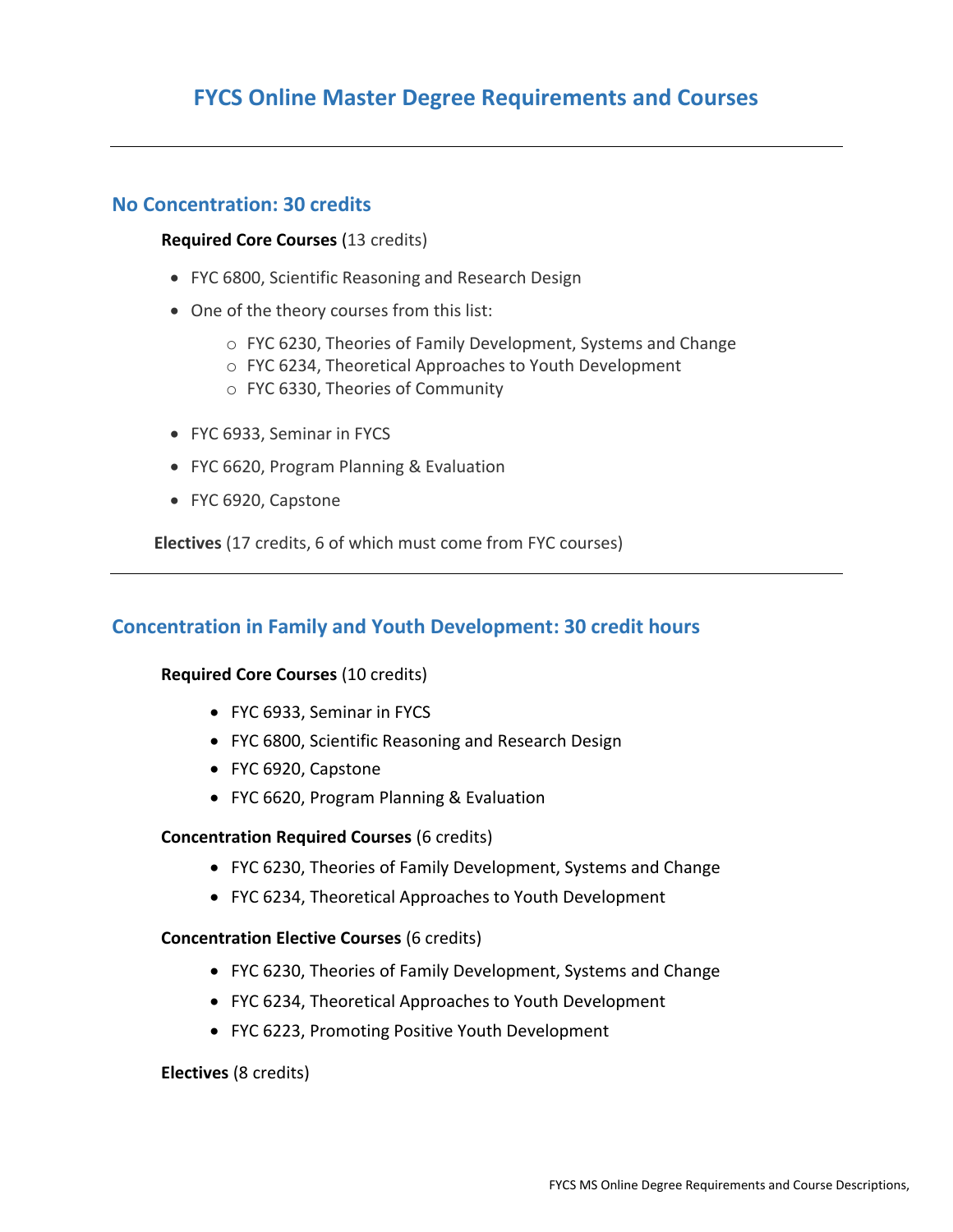## **Concentration in Nonprofit Development: 30 credit hours**

### **Required Core Courses (13 credits**):

- FYC 6933, Seminar in FYCS
- FYC 6800, Scientific Reasoning and Research Design
- FYC 6920, Capstone
- One theory course from this list:
	- o FYC 6230, Theories of Family Development, Systems and Change
	- o FYC 6234, Theoretical Approaches to Youth Development
	- o FYC 6330, Theories of Community
- FYC 6620, Program Planning and Evaluation (required for M.S.)

#### **Concentration Required Courses (12 credits)**

- FYC 6421, Nonprofit Organizations
- FYC 6424, Fundraising for Community Nonprofit Organizations
- FYC 6932, Human Resource Management for Nonprofits
- FYC 6425, Risk Management in Nonprofit Organizations

#### **Electives (8 credits)**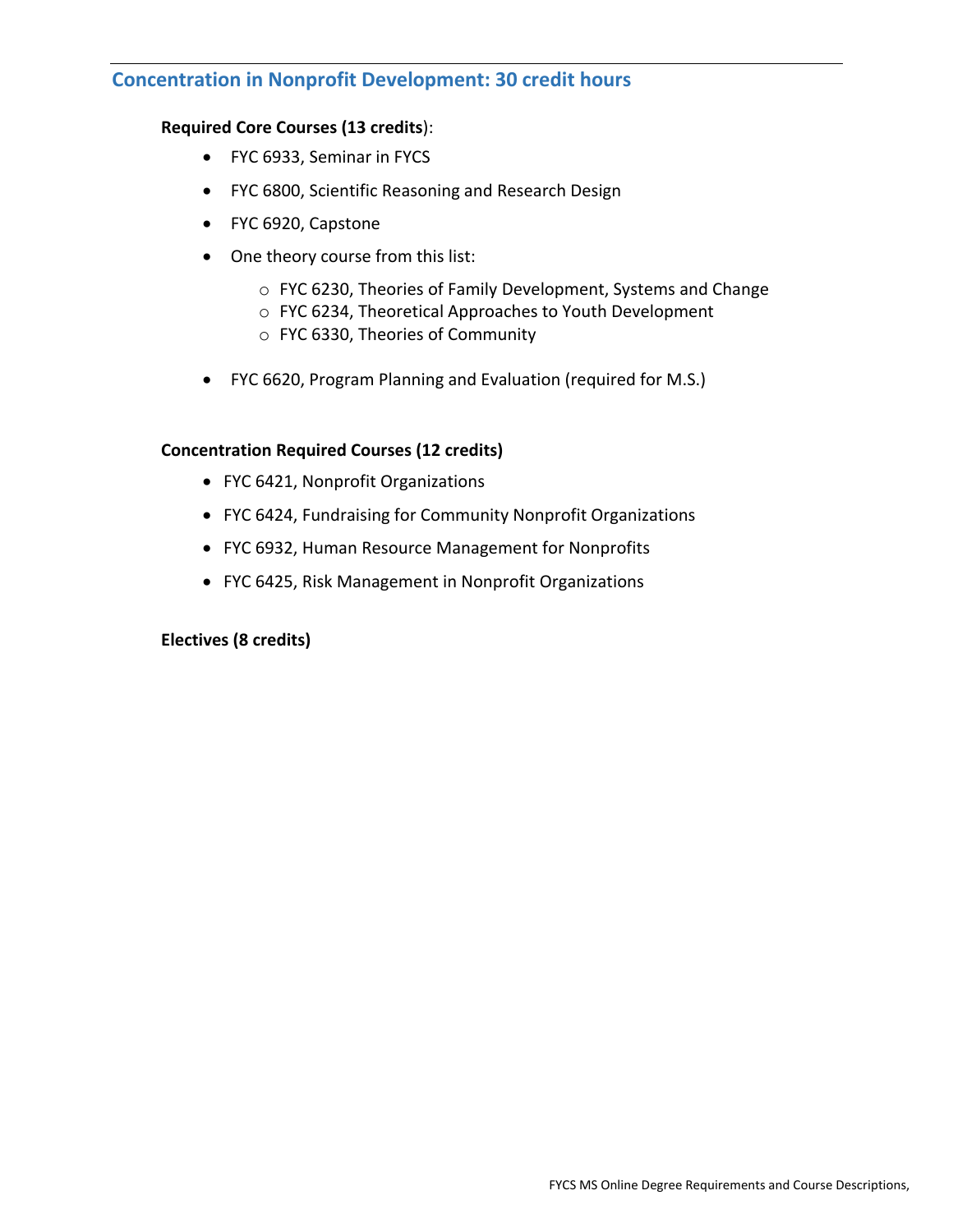# **FYCS Online Master's Courses**

| <b>FYC 6207</b> | <b>Adolescent Problematic Behavior</b>                                                                                                                                                                                                                                                                                        |
|-----------------|-------------------------------------------------------------------------------------------------------------------------------------------------------------------------------------------------------------------------------------------------------------------------------------------------------------------------------|
|                 | Ecological model to examine common themes of adolescent development with<br>challenges that lead to problematic behavior.                                                                                                                                                                                                     |
|                 | Credits: 3. Prerequisite: core major courses                                                                                                                                                                                                                                                                                  |
| <b>FYC 6221</b> | <b>Grant Proposals for Community-Based Organizations</b>                                                                                                                                                                                                                                                                      |
|                 | Skills needed to develop funding proposals to support community-based projects and<br>organizations.                                                                                                                                                                                                                          |
|                 | Credits: 3                                                                                                                                                                                                                                                                                                                    |
| <b>FYC 6223</b> | <b>Promoting Positive Youth Development</b>                                                                                                                                                                                                                                                                                   |
|                 | Examines risk and protective factors for promoting youth development.                                                                                                                                                                                                                                                         |
|                 | Credits: 3.                                                                                                                                                                                                                                                                                                                   |
|                 | Prerequisite: FYC 6207                                                                                                                                                                                                                                                                                                        |
| <b>FYC 6230</b> | Theories of Family Development, Systems and Change                                                                                                                                                                                                                                                                            |
|                 | Provides an overview of the major theoretical perspectives on families, including family<br>development and family systems; and emerging theories relevant to diverse and<br>changing families.                                                                                                                               |
|                 | Credits: 3                                                                                                                                                                                                                                                                                                                    |
| <b>FYC 6234</b> | <b>Theoretical Approaches to Youth Development</b>                                                                                                                                                                                                                                                                            |
|                 | An in-depth examination and synthesis of historical (macro) and contextual contemporary<br>(micro) theories of youth development, spanning from childhood through emerging<br>adulthood, as they are used to inform research, including applying principles and theories<br>of youth development to community-based settings. |
|                 | Credits: 3                                                                                                                                                                                                                                                                                                                    |
| <b>FYC 6330</b> | <b>Theories of Community Development</b>                                                                                                                                                                                                                                                                                      |
|                 | Sociological concept of community and its application in public development policies.                                                                                                                                                                                                                                         |
|                 | Credits: 3                                                                                                                                                                                                                                                                                                                    |
| <b>FYC 6421</b> | <b>Nonprofit Organizations</b>                                                                                                                                                                                                                                                                                                |
|                 | Study and analysis of policy and cases related to development and operation of nonprofit<br>organizations.                                                                                                                                                                                                                    |
|                 | Credits: 3                                                                                                                                                                                                                                                                                                                    |
| <b>FYC 6424</b> | <b>Fundraising for Community Nonprofit Organizations</b>                                                                                                                                                                                                                                                                      |
|                 | Critical evaluation of fund raising theory, research on the profession, and best<br>contemporary fund raising practices in the nonprofit sector.                                                                                                                                                                              |
|                 | Credits: 3                                                                                                                                                                                                                                                                                                                    |